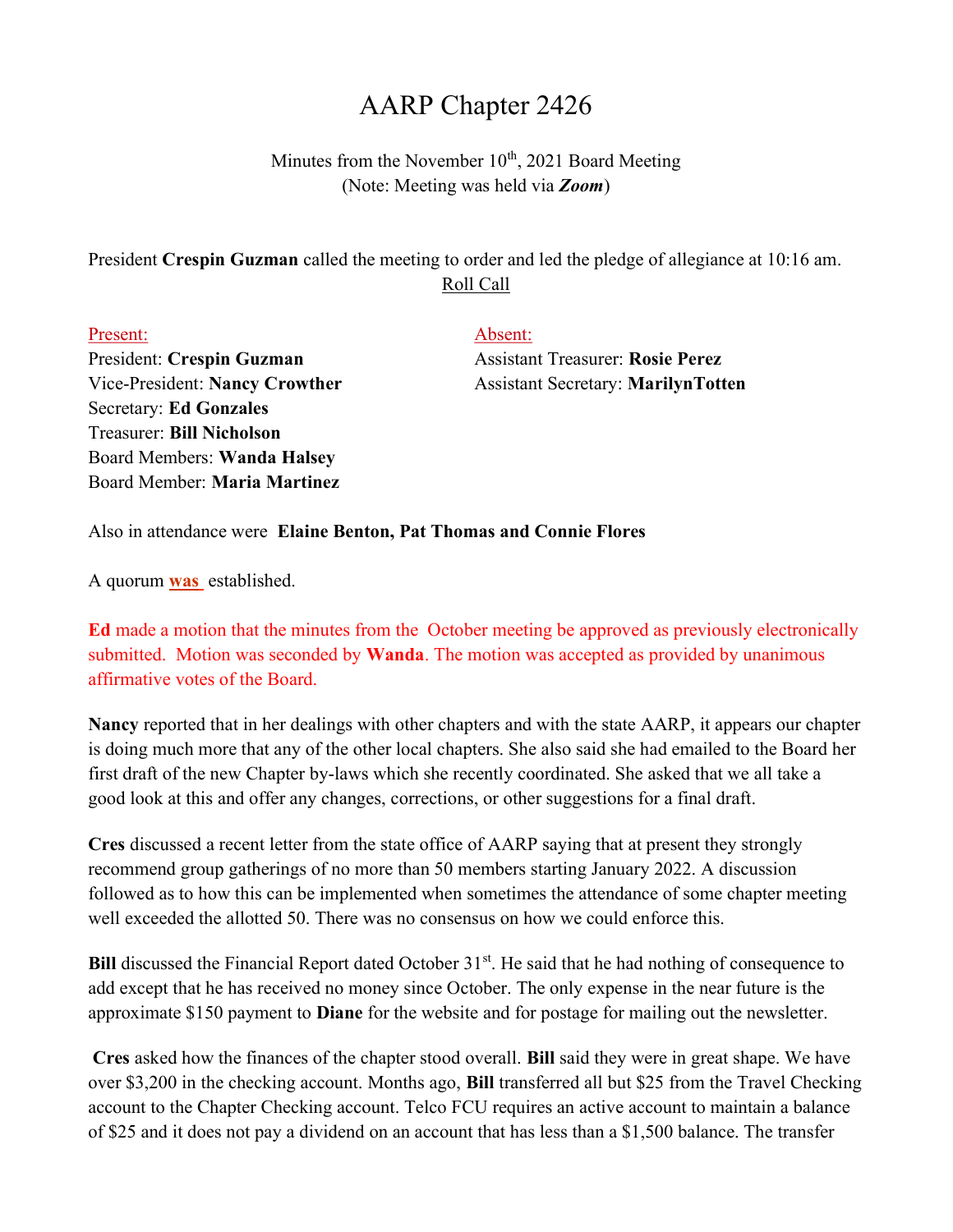was \$381 to put the money into an account earning a monthly dividend which the Chapter Checking account does with its continuing balance of over \$1,500 per month for some three years plus.When the day trips arranged by Mario resume, the \$381 can be transferred back to the Travel Checking account.

Bill then made a motion that the October  $31<sup>st</sup>$  financial report distributed to the board be approved. Seconded by Wanda. The motion was accepted as provided by unanimous affirmative votes of the Board.

Nancy asked whether we should put our chapter funds where they could incur interest or dividends. She asked whether Telco is still the best place to have our funds. Bill said it would be a waste of time to be looking for a better deal as no financial institutions are paying anything that would justify moving our funds. He said our chapter's, needs are simple and that Telco is convenient.

Cres asked if any thought had been given as to just who should be getting the newsletter. No matter who, it should restate that if no dues are paid, then there is no membership. At present there are approximately 174 members in the Chapter. Dues will remain at \$10.00/calendar year.

Bill made a motion that we encourage members to pay dues from January through March for the following calendar year and that we should put this notice in the December newsletter. Seconded by Nancy.The motion was accepted as provided by unanimous affirmative votes of the Board.

Nancy commented that there is obviously a correlation between checks received and the lack of on-site meetings.

Bill said he has received queries from members of AARP chapter 2700 about also joining our chapter. The question arose whether one could be a member of more than one chapter. Ed stated that in years past, Herb Zwernemann, liaison for State AARP, was a member of all the local chapters so it appears that it could be done.

Elaine has been having difficulties with the membership of the the telephone committee as they are having a frustrating time contacting members and also actually participating on the committee. She said she is in the process of reorganizing the committee.

Wanda asked whether we should request that Mario make a presentation about how Christmas is celebrated In Italy. This would be by Zoom. Cres said we will let Randy and Laura coordinate this.

Pat made a motion that the board approve a Roll and Stroll event in December consisting of a safe and enjoyable activity which would abide by all pandemic safety requirements. Seconded by **Wanda**. The motion was accepted as provided by unanimous affirmative votes of the Board.

Cres praised Nancy for the great work she did in drafting the Chapter by-laws. This is an excellent start and a close review by all should be undertaken to fine tune the final document. Cres also asked whether we need eight Board members. Would it be sufficient to have just six?